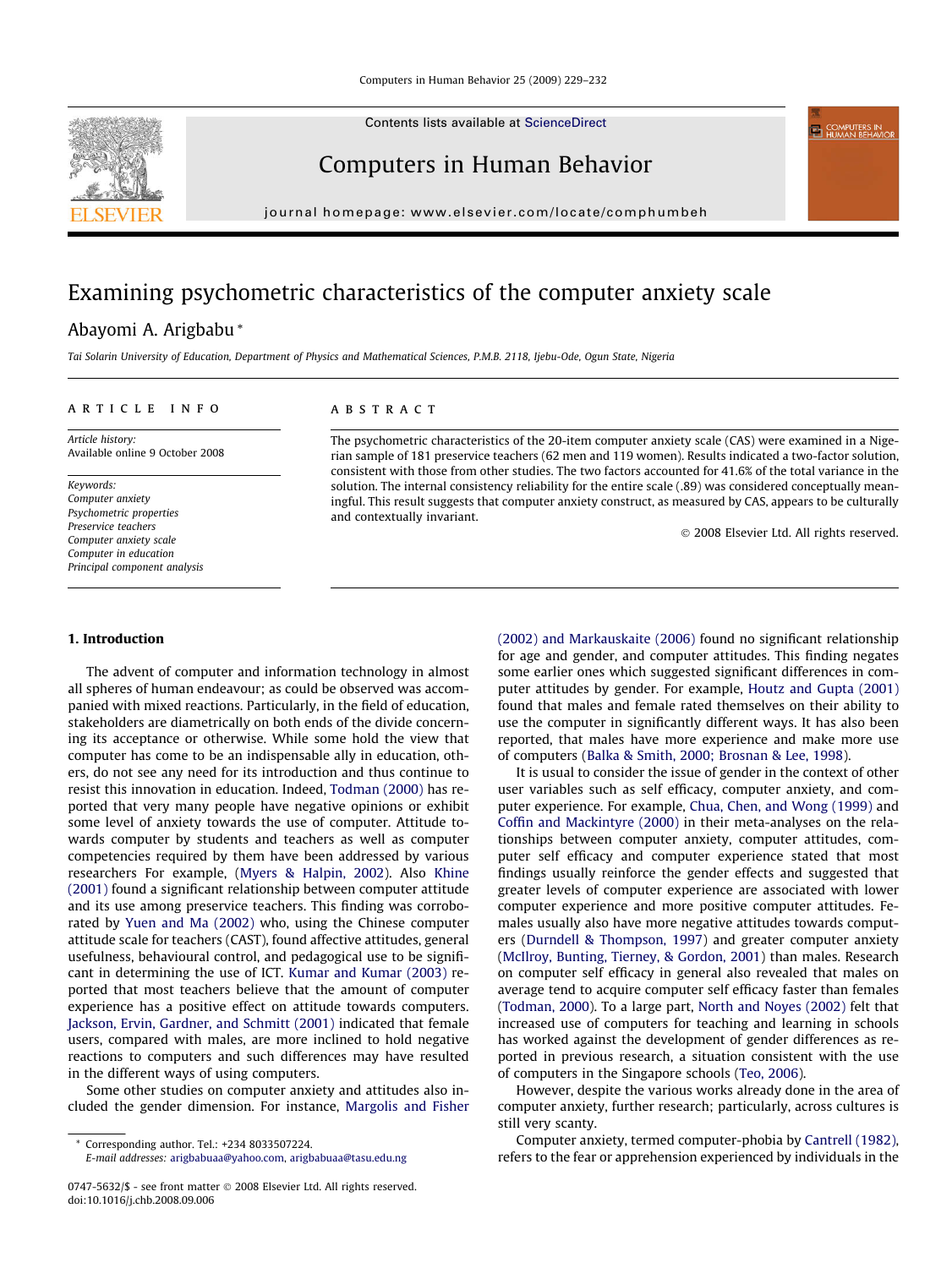course or at the thought of using computers ([Chua, Chen, & Wong,](#page--1-0) [1999\)](#page--1-0). [Kanfer and Heggestad \(1997\),](#page--1-0) have reported that performance of participants with higher computer anxiety might be poorer than those with little or no computer anxiety. This has been premised on the finding that Computer anxiety is characterized as an affective response, an emotional fear of potential negative outcomes which is capable of detracting cognitive resources from task performance. [Arigbabu \(2006a\)](#page--1-0) undertook a study of the computer anxiety of some Nigerian preservice teachers. Results of the study indicated that computer anxiety construct was invariant with respect to gender, year of study, and group (science/non-science) students belonged to. In addition, high prevalence of computer anxiety in the Nigerian sample, relative to those of Germany and America was found. In a related study [Arigbabu \(2006b\)](#page--1-0) found no statistically significant difference in the computer anxiety exhibited by preservice teachers on a 3-year Nigeria Certificate in Education (NCE) teacher education programme and those on a 4 year Bachelor of Education degree programme.

Like mathematics anxiety, various scales have been developed to measure this construct. Some of these are [Oetting's \(1983\)](#page--1-0) computer anxiety scale (COMPAS); [Maurer's \(1983\)](#page--1-0) computer anxiety index (CAI); [Loyd and Gressard's \(1984\)](#page--1-0) computer attitude scale; [Marcoulides' \(1985\)](#page--1-0) computer anxiety scale, and [Rosen, Sears,](#page--1-0) [and Weil's \(1987\)](#page--1-0) computer anxiety rating scale.

In the last two decades, psychometric properties of these instruments have been examined and re-examined by various researchers (e.g. [Campbell & Dobson, 1987; Francis & Evans, 1995; Kluever,](#page--1-0) [Lam, Hoffman, Green, & Swearingen, 1994\)](#page--1-0). The results of such studies have been mixed. Advancements in computer, information and communication technology in recent years have thus necessitated re-examination of the computer anxiety construct. The present study is a response along this direction. All the instruments mentioned were developed in more advanced and developed environments, hence another motivation, was to examine whether the psychometric properties of the CAS [\(Marcoulides, 1985, 1989;](#page--1-0) [Marcoulides, Rosen, & Sears, 1985\)](#page--1-0) would be preserved in another relatively less advanced and less developed context. The population of focus here are preservice teachers, tomorrow's education leaders. Most studies on computer anxiety have not considered this group. Assessing the level of computer anxiety held by teachers, and indeed, preservice teachers, is no doubt of great value to educationists [Teo \(2008\)](#page--1-0).

#### 2. Methods

#### 2.1. Participants

Participants were 181 preservice teachers in a college of education in south west Nigeria. This was made up of 40 (22%) in the final year and 128 (71%) in the second year of their 3 year programme (though 22 (7%) did not indicate their year of study, they were certainly not in the first year as administration was during class work in each of the classes). There were 62 (34%) men and 119 (66%) women with ages ranging between 16 and 40 years  $(M = 22.5, SD = 2.9)$ . All of them took the mandatory introductory computer course in the second semester of their first year.

#### 2.2. Instrument and procedure

The computer anxiety scale (CAS) ([Marcoulides, 1985, 1989;](#page--1-0) [Marcoulides et al., 1985](#page--1-0)) was administered to participants during school hours, towards the end of the first semester. They were informed about how they had the option not to participate if they so wished although their unsolicited responses would be highly appreciated. In the CAS questionnaire, each item was rated on a 5-point Likert-type scale anchored by 1: not at all and 5: very much. Background information sheet was also included, for respondents to indicate gender, age, matriculation number, and subject combination (teaching subjects). Prior to the administration of questionnaire, detailed explanation about the instrument was given. They were also assured that there was no right or wrong answers and that all information would be held in strict confidence.

#### 3. Results

The reliability and validity of the CAS questionnaire was first established. To identify the dimensions of the questionnaire, principal components factor analysis was computed with varimax rotation. [Kaiser's \(1960\)](#page--1-0) criterion (eigenvalue greater than 1.0 rule) was used to determine the initial number of factors to be retained for rotation. This was used in conjunction with an analysis of the scree plot and the percentage of variance accounted for by the factor solution. A five-factor solution was initially obtained. This was considered inappropriate as one of the components had just one item. A four-factor solution computed was also abandoned as one of the factors with only three items had very low internal consistency reliability (.54). For the threefactor solution, corresponding eigenvalues for the three components were 6.8, 1.5, and 1.3 which accounted for 34.1%, 7.5%, and 6.3% of the total variance (respectively). This solution was also jettisoned as the third factor with three items had low internal consistency reliability (.66). The other two components, however, had coefficient alpha values of .86 and .73. An examination of the scree plot of eigenvalues (Fig. 1) gave an indication suggestive of a two-factor solution.

The two-factor solution was thus computed and this was found meaningful as the internal consistency values of .88 and .70 were obtained for components 1 and 2, respectively. The two factors accounted for 41.6% of the total variance in the solution. The internal consistency reliability for the entire scale (.89) was considered conceptually meaningful ([Curtis & Singh, 1997\)](#page--1-0) as it satisfies criteria for the determination of the number of components to retain. It is remarkable that a number of earlier studies ([Marcoulides, 1985, 1989, 1990a, 1990b, 1991](#page--1-0)) identified CAS as comprising of two factors, namely, a general computer anxiety factor and an equipment factor. The former comprised items relating to anxiety resulting from direct experiences with computer technology through the actual use while the later con-



Fig. 1. Scree plot showing number of components and eigenvalues of the correlation matrix.